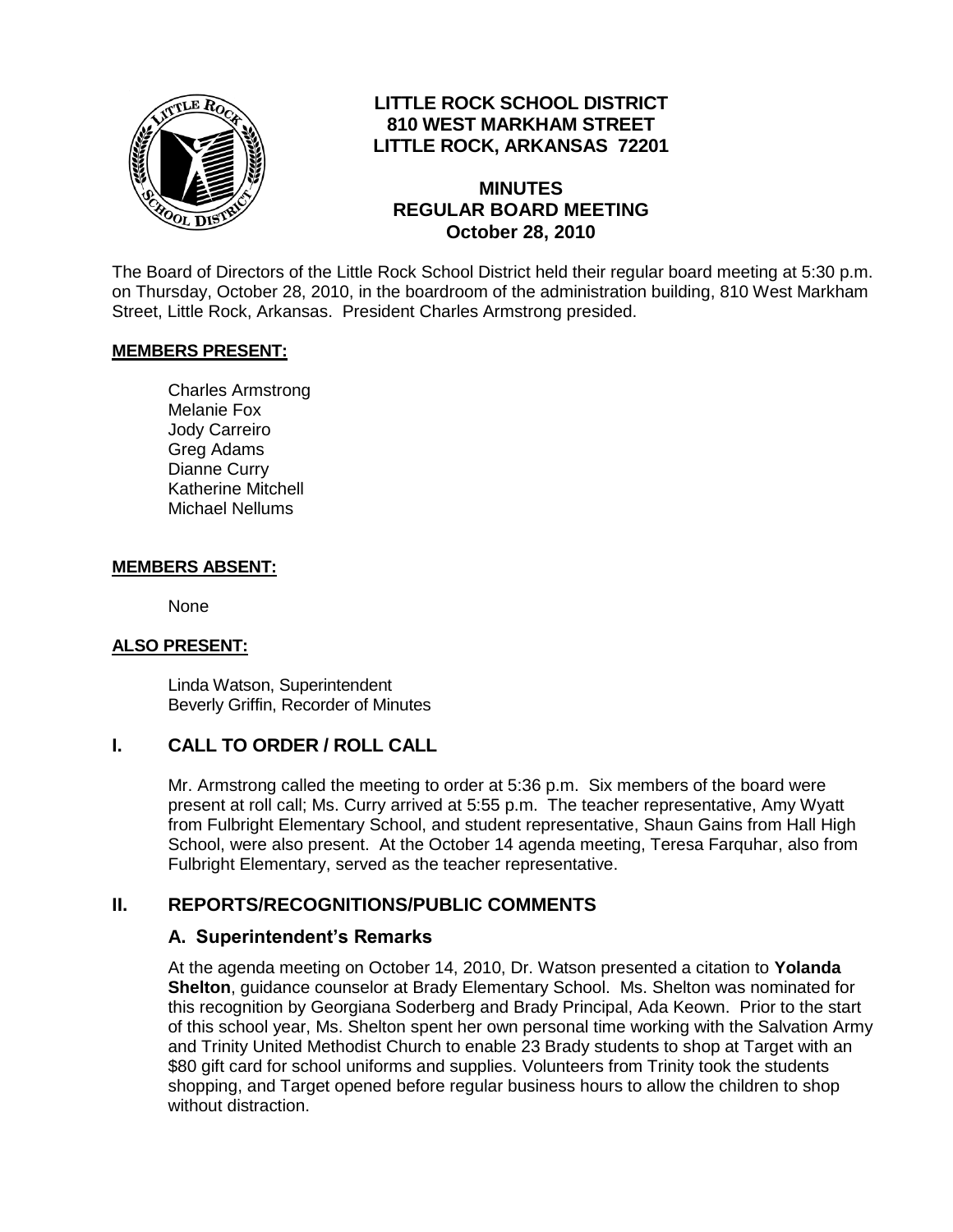Dr. Watson presented a citation to **Deborah Rookey**, a former student at Mann Arts & Science Middle School, who was recently was named a semifinalist in this year's **Discovery Education / 3M Young Scientist Challenge**. This is a national science competition, and Deborah was the only student from Arkansas to be honored this year. Deborah's teacher at Mann, **Wendy Welch,** was also present**.** Deborah now attends Parkview.

**Sean Rose**, a student at Central High School, was recognized for being one of only eight students in Arkansas to receive the National Council of Teachers of English (NCTE) Achievement Award in writing this year. Nationwide, only 543 students received this prestigious award which honors the best student writers in the country. Students are nominated by their teachers and submit samples of their best work for judging.

Representatives from the Junior League of Little Rock were in attendance to receive recognition for their annual **"Stuff the Bus"** campaign. This effort provides school supplies for students at Baseline, Chicot, Geyer Springs, Stephens, and Watson Elementary Schools. Led by chairperson **Amy Lesley**, a total of \$30,000 in school supplies were collected and distributed. In addition, nearly \$8,000 was received from Windstream, Bank of America, 3M, Southwest Power Pool and Parkview Christian Church to supply backpacks to all 2,429 students in the five schools.

The Advanced Placement program honors students each year who meet certain requirements with regards to taking AP Exams. The highest honor given is **AP State Scholar**, which is awarded to one male and one female student in each state who score a 3 or higher on the greatest number of AP Exams and have the highest average score on all AP Exams taken. Both of this year's Arkansas' AP State Scholars were from Central High School, **Helio Liu** and **Yi Wu**. Neither of these students were present, but Principal Rousseau accepted their certificates.

Ex officio representatives for the month of October were given a certification of appreciation for their service: **Shaun Gains**, student at **Hall High School**; **Teresa Farquhar** and **Amy Wyatt**, teachers at **Fulbright Elementary School.** 

## **B. Remarks from Citizens**

**Panky Fells** addressed the board, reporting that four of her children had graduated from the LRSD. She stated that she had received numerous calls from friends who expressed concern about the nonrenewal of Dr. Watson's contract. She asked the board to provide the facts about why Dr. Watson's contract was not being renewed, stating that she had watched the superintendent interact in social situations with the community and that she was passionate about the children of the LRSD. Ms. Fells stated that she knows parents and classroom teachers support Dr. Watson, and that it takes "a five year plan" to prove that you can handle the position of superintendent.

**Adellas Robinson** also signed up to speak, but yielded her time to Ms. Fells, who continued with comments in support of Dr. Watson. She related a story about the possible closing of Mabelvale Junior High several years ago. She reported that once the lines of communication were opened and the community became involved, the decision was made to keep the school open. She closed by asking the board to be team players and to try to continue working with the current superintendent.

## **C. Donations of Property**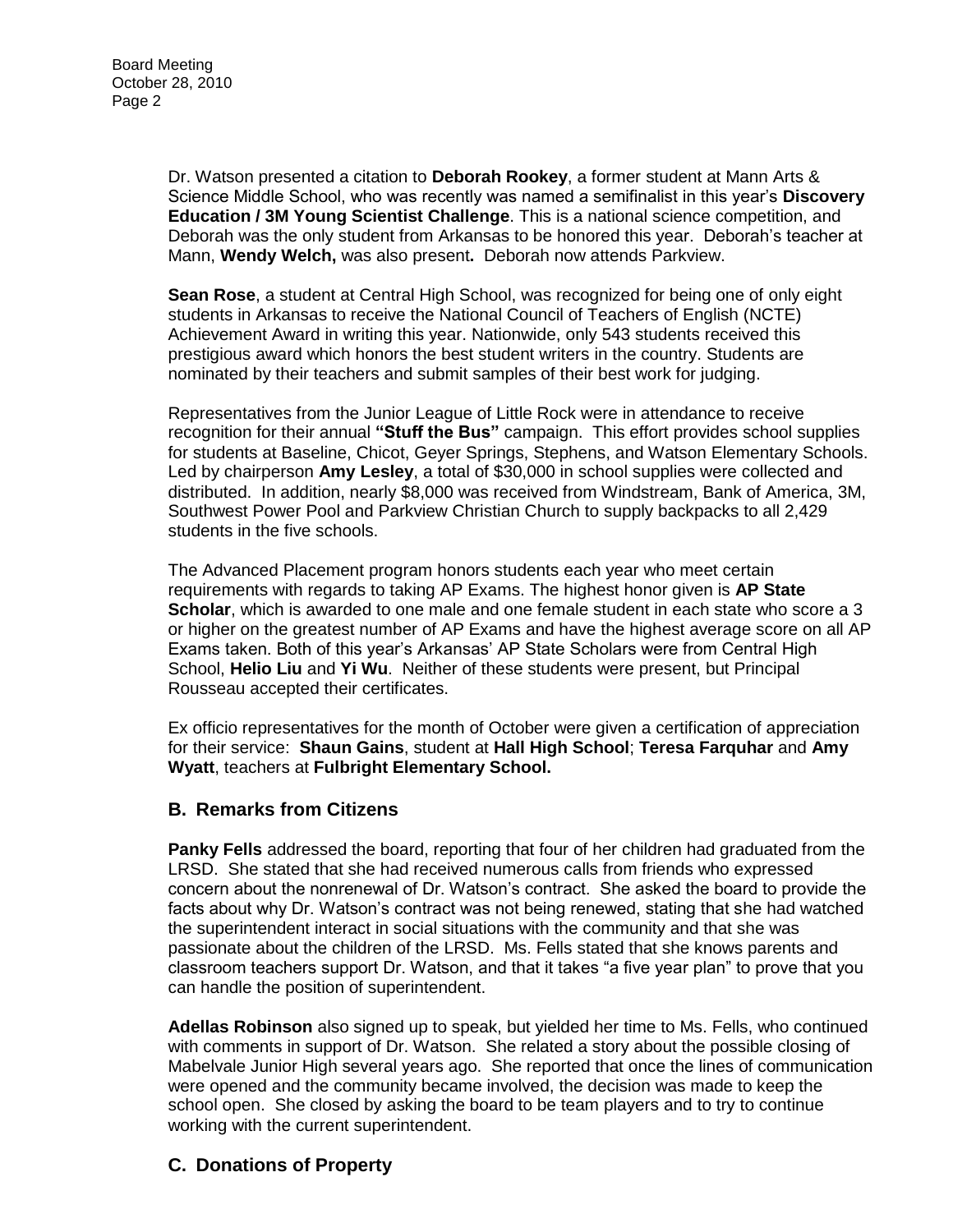The board was asked to approve the receipt of recent donations to the district. Student ex officio, Shaun Gains read the list of donations. Mr. Carreiro made a motion to approve the donations; Mr. Nellums seconded the motion and it **carried unanimously**.

| <b>SCHOOL/DEPARTMENT</b>         | <b>ITEM</b>                                                                                                                                       | <b>DONOR</b>                                                |
|----------------------------------|---------------------------------------------------------------------------------------------------------------------------------------------------|-------------------------------------------------------------|
| <b>Bale Elementary</b>           | Donations in memory of Jay McLarty,<br>the late father of Judith Courtney, to<br>the Special Education Department:                                |                                                             |
|                                  | \$25.00<br>\$20.00<br>\$25.00<br>\$100.00                                                                                                         | Martha Cason<br>Paula Brown<br>Kay Combs<br>Regina Favors   |
| Central High                     | Knitting yarn, valued at \$500.00 to the<br>Knitting Club                                                                                         | Shawn Leach                                                 |
| Fair Park Early Childhood Center | \$100.00 cash to purchase literacy<br>materials for classrooms                                                                                    | Carol Jenkins Real Estate                                   |
| <b>Forest Park Elementary</b>    | \$1,000.00 cash                                                                                                                                   | Anonymous                                                   |
| <b>Otter Creek Elementary</b>    | Two \$100.00 gift cards for purchasing<br>school supplies and student incentives                                                                  | Wal-Mart, Baseline                                          |
| Roberts Elementary School        | School supplies, valued at<br>approximately \$250.00 to be<br>distributed to needy students                                                       | JPMS Cox, PLLC                                              |
|                                  | \$500.00 cash to the library fund to<br>purchase library books and supplies                                                                       | Mr. & Mrs. Carlton Formby                                   |
|                                  | \$750.00 cash to the activity fund to be<br>used for school activities                                                                            | <b>Nabholtz Construction Company</b>                        |
|                                  | Lunch for teachers and staff during<br>inservice / work day and a flower<br>arrangement for the front office,<br>valued at approximately \$700.00 | Dr. John Cloud, DDS                                         |
|                                  | Yardsticks, valued at approximately<br>\$20.00 to be used for making signs for<br>arrival and dismissal procedures                                | Home Depot                                                  |
|                                  | Lunch, valued at approximately<br>\$350.00 for teachers and staff during<br>check-in and registration                                             | Mr. Brad Hegeman                                            |
|                                  | Lunch, valued at approximately<br>\$350.00 for teachers and staff during<br>check-in and registration                                             | Ms. Lisa Brady and Ms. Sandra<br>Ward / AR Democrat-Gazette |
|                                  | Breakfast and planners for teachers<br>and staff, valued at approximately<br>\$400.00 for first day of school                                     | <b>Bancorp South</b>                                        |
|                                  | \$100.00 cash to the activity fund for<br>student activities                                                                                      | Ms. M. C. Peck                                              |

#### **DONATIONS**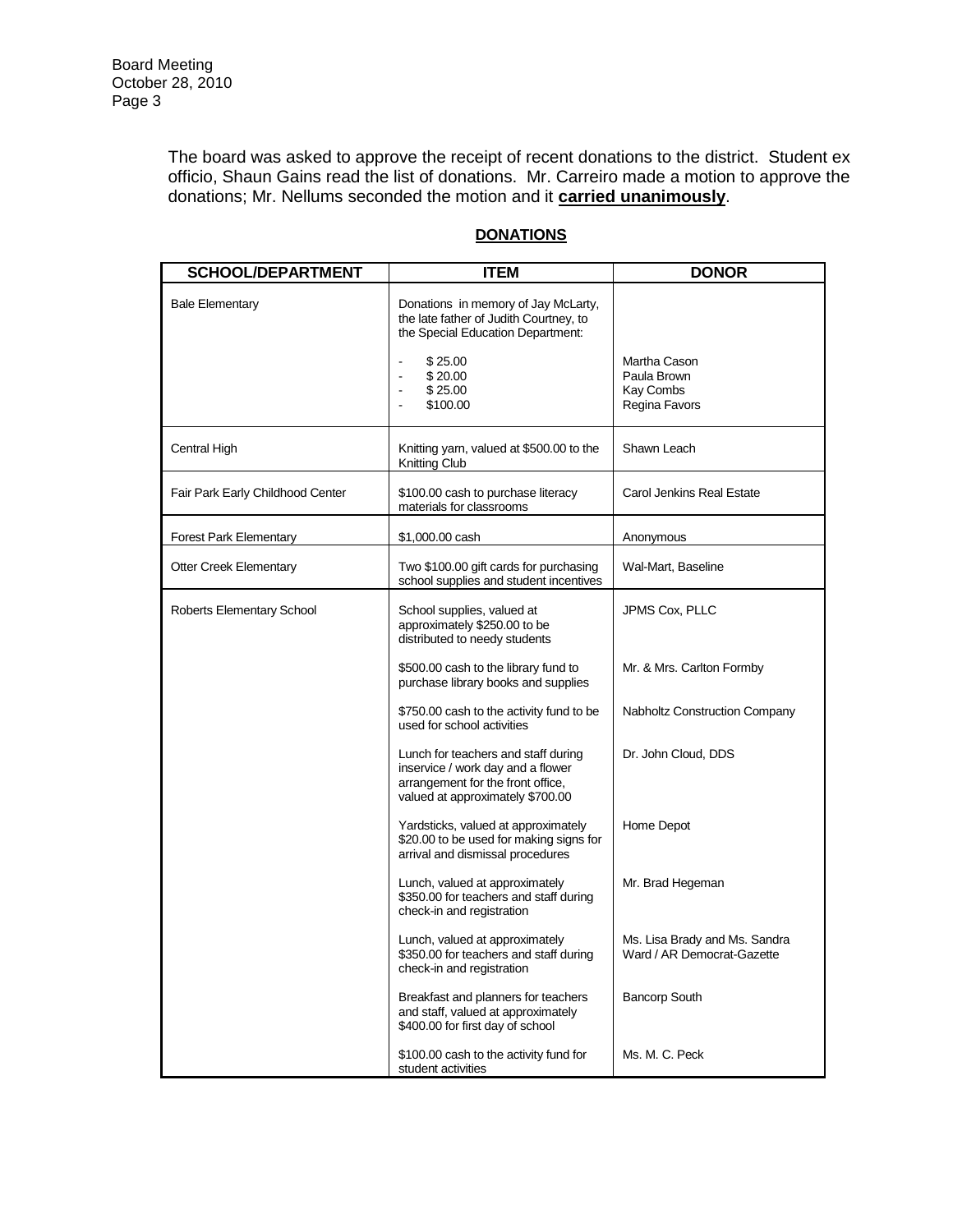| <b>SCHOOL/DEPARTMENT</b>  | <b>ITEM</b>                                                                                                                                 | <b>DONOR</b>                    |
|---------------------------|---------------------------------------------------------------------------------------------------------------------------------------------|---------------------------------|
| Roberts Elementary School | Smoothies and sandwich cards.<br>valued at approximately \$400.00 for<br>teachers and staff during inservice /<br>work day                  | Tropical Smoothie Café          |
|                           | Lunch, valued at approximately<br>\$350.00 for teachers and staff during<br>inservice / workday                                             | Chick-fil-A                     |
|                           | Lunch and use of facilities, valued at<br>approximately \$200.00 for two PTA<br>meetings held prior to completion of<br>the school building | St. Margaret's Episcopal Church |
| <b>Wilson Elementary</b>  | \$500.00 cash to assist with parent<br>involvement and student incentives                                                                   | Mr. George Barge Barnett        |

# **D. Little Rock PTA Council**

**Sandy Becker** addressed the board on behalf of Henri Smothers who could not be present. He invited parents and community members to attend the next PTA Council meeting at M. L. King Elementary School on November 9, 11:30 a.m. Mr. Becker reported that each school has a Council ambassador to assist with PTA activities in the schools. Board members and other listeners were encouraged to join the PTA.

## **E. Little Rock Education Association**

**Cathy Kohler** greeted the board and introduced members of the LREA Board. She reported that she had recently attended the NEA board meeting and the National Summit on 21<sup>st</sup> Century Readiness, which is a partnership which meets regularly to determine what needs to be done to ensure student success.

Ms. Kohler stated that she was putting the board on notice that the LREA board would be watching and would be questioning every decision made by the board. She expressed distrust in the board members and in the decisions being made. She asked the board to stop and think about their actions, and reminded them that thus far in the negotiations there was no money for raises or for health care. She distributed an announcement from the Arkansas Public Policy Panel regarding a meeting where they will discuss SIG grants and priority schools.

## **III. REPORTS AND COMMUNICATIONS**

#### **A. Remarks from Board Members**

**Ms. Fox** reminded listeners of the upcoming ViPS Reading Day, on Tuesday, November  $16<sup>th</sup>$ . She encouraged everyone to sign up early and to "go read a book to a child."

**Dr. Mitchell** reported that she had been a member of the LRSD board for nearly 22 years, and in that time she had learned a lot about board responsibility, about the role of board members, and how to respect the opinions of other people. She discussed the difference between the role of board members vs. the responsibility of administrators, teachers, and principals. She expressed a desire to ensure student success and to use all available resources to prevent school failure.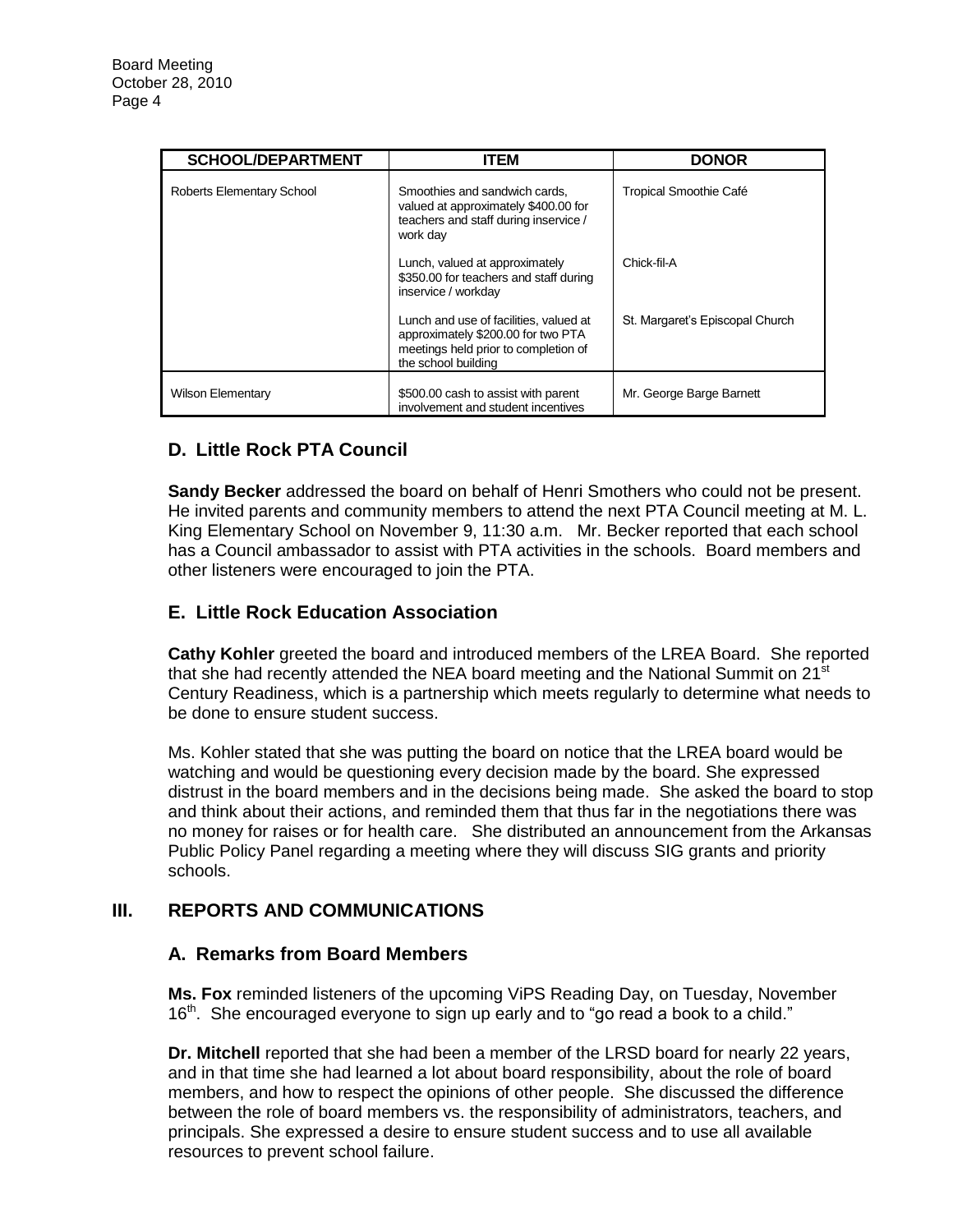Dr. Mitchell also commented on the recently announced Promise Neighborhood Grant and the importance of the collaboration with UALR, the Central Arkansas Library System, AR Children's Hospital and New Futures for Youth in securing this grant. She noted that only twenty of these grants were awarded in the nation, and that the LRSD application was ranked tenth out of all applicants.

**Mr. Adams** thanked members of the board for their prior service and expressed appreciation to members of the administration who had helped him prepare to take on the responsibility of sitting on the board. He expressed optimism for working together in the days ahead.

**Mr. Armstrong** welcomed Mr. Adams and Mr. Nellums to the board for their first official meeting.

**Mr. Carreiro** also welcomed Mr. Nellums and Mr. Adams. He reported that he had addressed the Rotary Club and had spoken to them about all the good things going on in the LRSD. He encouraged his fellow board members to do the same - - to celebrate the good things and to be honest about our shortcomings. He expressed gratitude for the teachers and others who work in the schools serving the children.

**Mr. Nellums** commented on the service of public school board members, noting that in Arkansas board members are unpaid volunteers. He stated that although board members don't always make the best decision in the public opinion, they do make the best decisions based on the available information. He stated his intent to ensure the LRSD gets as much as possible for the money expended and that he would request a true assessment and review of programs where public tax money is spent.

Mr. Nellums closed by saying that board members have to be mindful and mutually respectful of each other in public meetings. He asked for the board to work together to strengthen partnerships in the community and stated that he was looking forward to the challenge.

#### *The board recessed briefly at 6:08 p.m.; reconvened at 6:18 p.m.*

Student Ex officio, **Sean Gains**, expressed his opinion that the LRSD was the best school district in the state. He admitted that he had not been a good student or paying attention for a long time, but that now he was focused and ready to do his best. He thanked Dr. Watson and stated that it was his belief that she had proven herself and was doing a good job as superintendent.

## **B. Legal Update**

Attorney **Chris Heller** was asked to provide an update on the Arkansas Freedom of Information Act. He provided copies of the most recent FOIA handbook and briefly reviewed the requirements of the Act. The FOIA covers meetings and records of governing bodies and public entities in the state specifically related to members of a governing boards when meeting to discuss public business. The Act is intended to ensure that members do not work behind the scenes to decide votes that must be taken in public. On the other hand, if no board or public business is to be discussed, in a purely social setting, it is not subject to the act and the press does not have to be notified. Phone calls and emails which are for the purpose of discussing or deciding public business are also subject to the Act.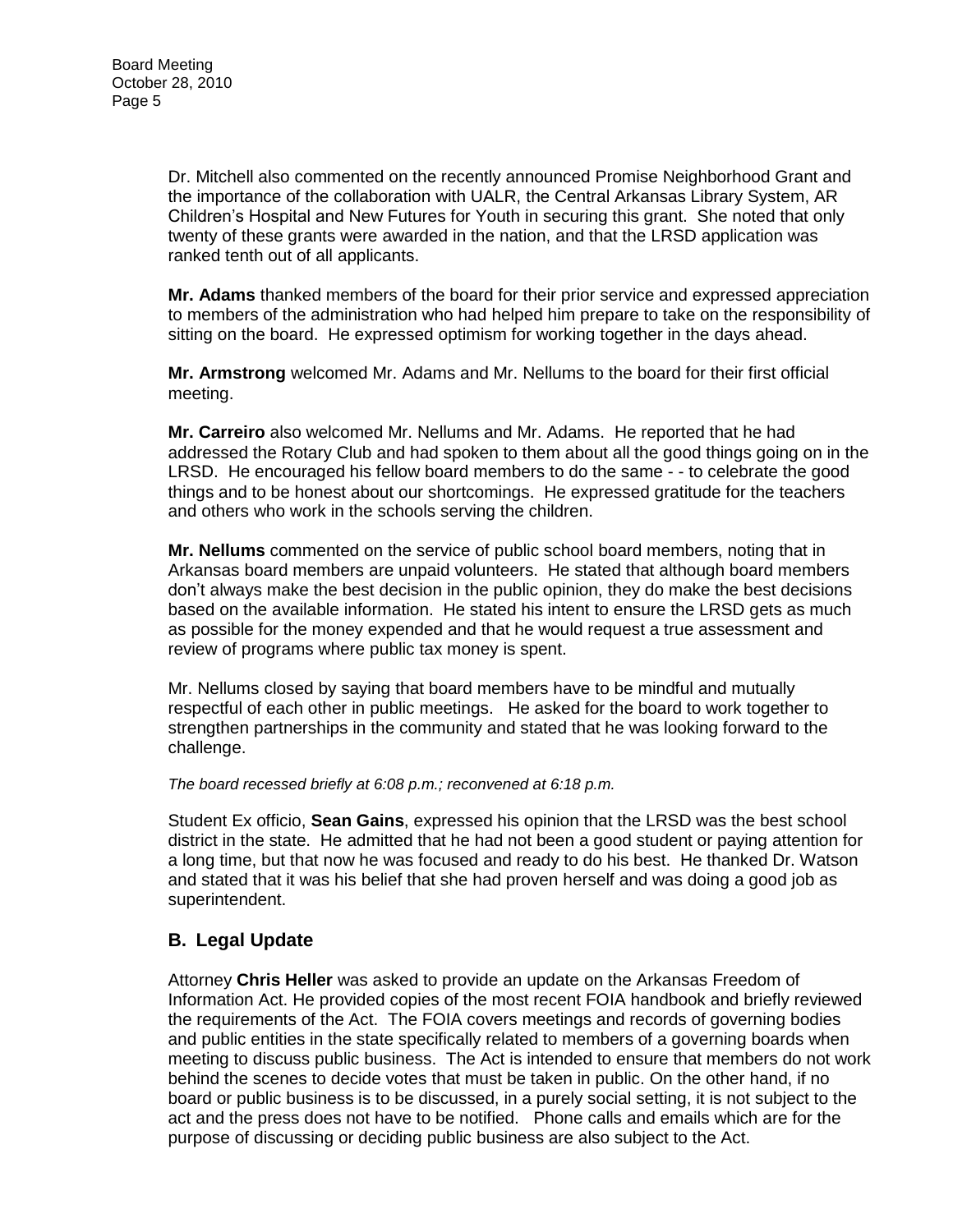Executive sessions are intended for the purpose of conducting hearings for students or employees, but only when discussing employment, demotion, or evaluation of an individual employee. The purpose of the executive session must be stated at the time of the vote to convene in a closed session. Any additional discussion and the vote must be taken in an open meeting following the session.

Only interviews for the top administrative position in an organization may be done in executive session. Attorneys cannot attend executive sessions and board members in a closed session can only talk about the things that were stated as the reason for the session.

The FOIA covers records, but not information. Reports do not have to be created in order to respond to a request for information, only the information or documents as they exist. If the records are available they should be provided at the time of the request. If the record is in active use or storage, three days are allowed in which to respond. As a general rule, personnel records are open, but evaluation records are closed. A public organization can't hire a private firm in order to keep records private; the work they are hired to do is open to the public.

## **C. Update: Strategic Plan**

Dr. Watson provided an updated report on the progress of the strategic plan. She reported that Dr. Carl Cohn would be in the district the following week to hold a retreat with the board. Dr. Randle is planning to be present at the November  $18<sup>th</sup>$  board meeting to review progress.

# **D. Update: Community Truancy Board**

Dr. Dennis Burrows reported on the progress of the Community Truancy Board. He noted that a representative from the UALR school of justice had attended the last meeting, and that a computerized system for tracking and accounting for truancy was being tested and should be ready in November.

Dr. Burrows reported that the members of the Truancy Board had recommended a new position of truancy coordinator be created to report directly to the board. He stated that the LRSD had appropriate policies in place and that information was being properly reported to the city when required. However it was felt that a central coordinator would best be able to ensure that follow through is done and that the factors that lead up to truancy are addressed and prevented.

Ms. Curry suggested that a current employee be identified to assume responsibilities of the truancy coordinator until it is determined whether a new position is needed.

## **E. Update: Status of Construction Projects**

Mr. Adams provided a status report as part of the board's agenda. He was not present; however, construction manager Steve St. John was in attendance and responded to questions. Specifically regarding completion of the repairs at J. A. Fair, he reported that the current plan is to be finished and ready for students after the winter break. Ms. Fox requested a list of the construction needs in the schools including roofs and other critical facilities issues. Mr. Bailey responded and reported that he had asked principals to provide a list of immediate and long-range needs in their buildings.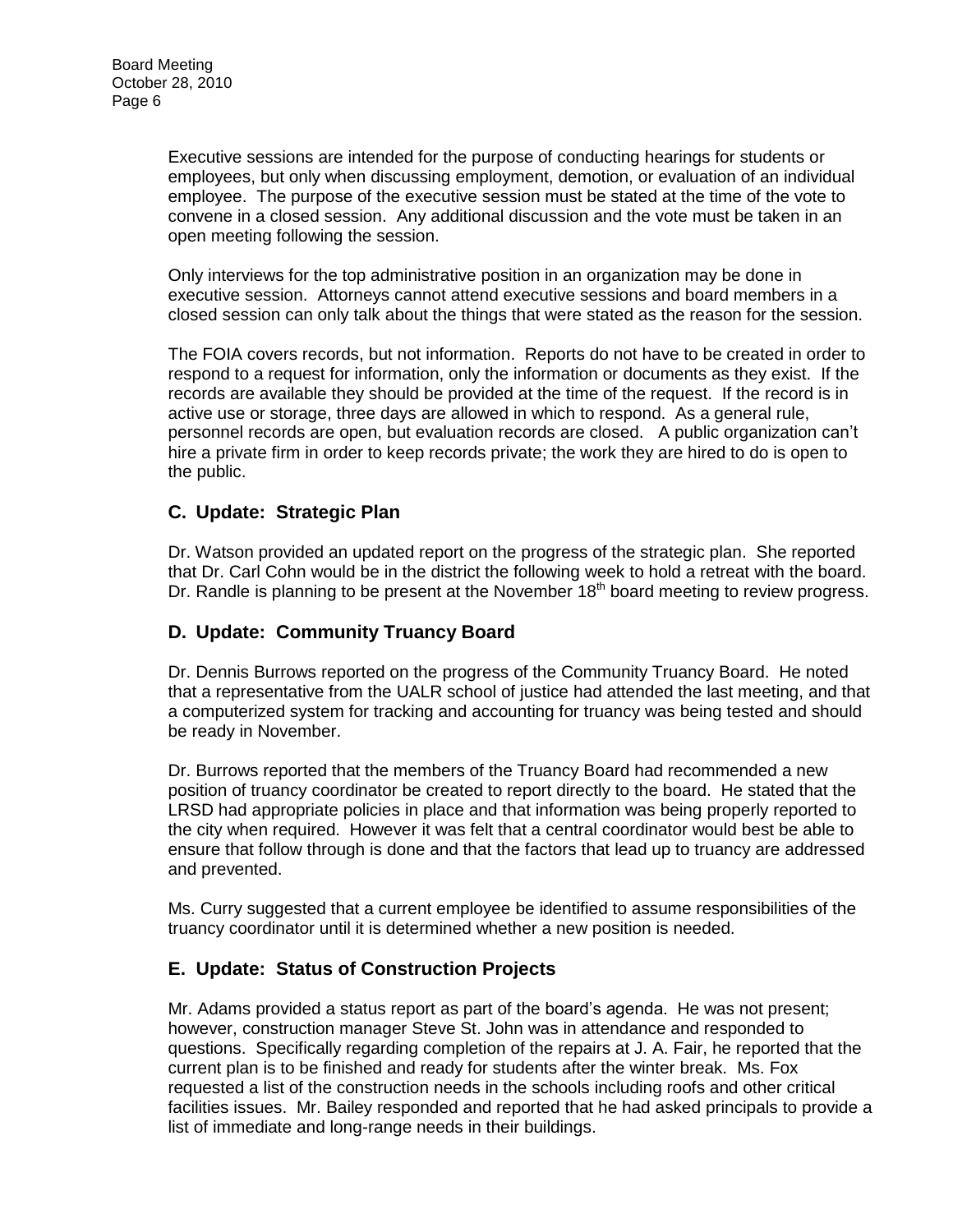Mr. Carreiro noted the estimate on J.A. Fair was \$2.5 million, part of which will be covered by insurance. He asked about the roofing project at Hall and it was reported that there was additional, more intense, electrical work, heating and air and waterproofing to be included. The estimated completion date is July 2011.

Other concerns expressed by the board included water and flooding issues at Chicot Elementary and the lack of parking at Cloverdale Middle School. It was reported that the transportation and safety & security personnel have monitored traffic issues on Chicot Road, and until the city makes that a four-lane road, there will continue to be a traffic flow problem at peak hours.

## **F. Update: Smartboard Installation**

An updated report of Smartboard installations was provided in the board's agenda. It was noted that some delays have been experienced in the schools where construction projects are continuing, specifically at Hall and Fair. The goal is still to have all projects completed as prioritized in the agenda.

## **G. Update: Review of Standards for Accreditation**

Dr. Watson reported that two probationary accreditation cites were being reported as required by Arkansas law. At the ADE Board meeting in July, Forest Heights and Henderson Middle Schools were cited. Both of the issues have been corrected for the 2010-2011 school year. Mr. Hartz responded to questions; one teacher was teaching a course outside of the licensed subject area (career orientation) and the other was cited for having an excessive number (150) of students assigned.

## **H. Report: Tagging / Data Warehouse**

Mr. Bailey provided a written list of progress on the creation of data warehouse.

## **I. Update: 2010 PRE Quarterly Update**

Dr. DeJarnette provided the October 2010 Quarterly Update as an attachment to the board's agenda. She responded to questions regarding the PRE Department and reported that nine programs or classes were being evaluated this school year. She explained the board's process of approving an evaluation agenda in June of each year.

Dr. DeJarnette also responded to questions from Mr. Nellums regarding the role of PRE, stating that it was her responsibility to deliver formal reports to the board and to work with a comprehensive team including parents, teachers, and administrators. She also responded that she does not evaluate grant funded programs as specified by board policy. Grant funded programs are evaluated externally, most often by independent researchers specified within the grant.

Dr. Watson and Linda Young responded to questions regarding the external evaluations of the SIG grants. Under the terms of the grants, the Arkansas Department of Education is monitoring and evaluating the specific requirements for accountability and effectiveness of these grants.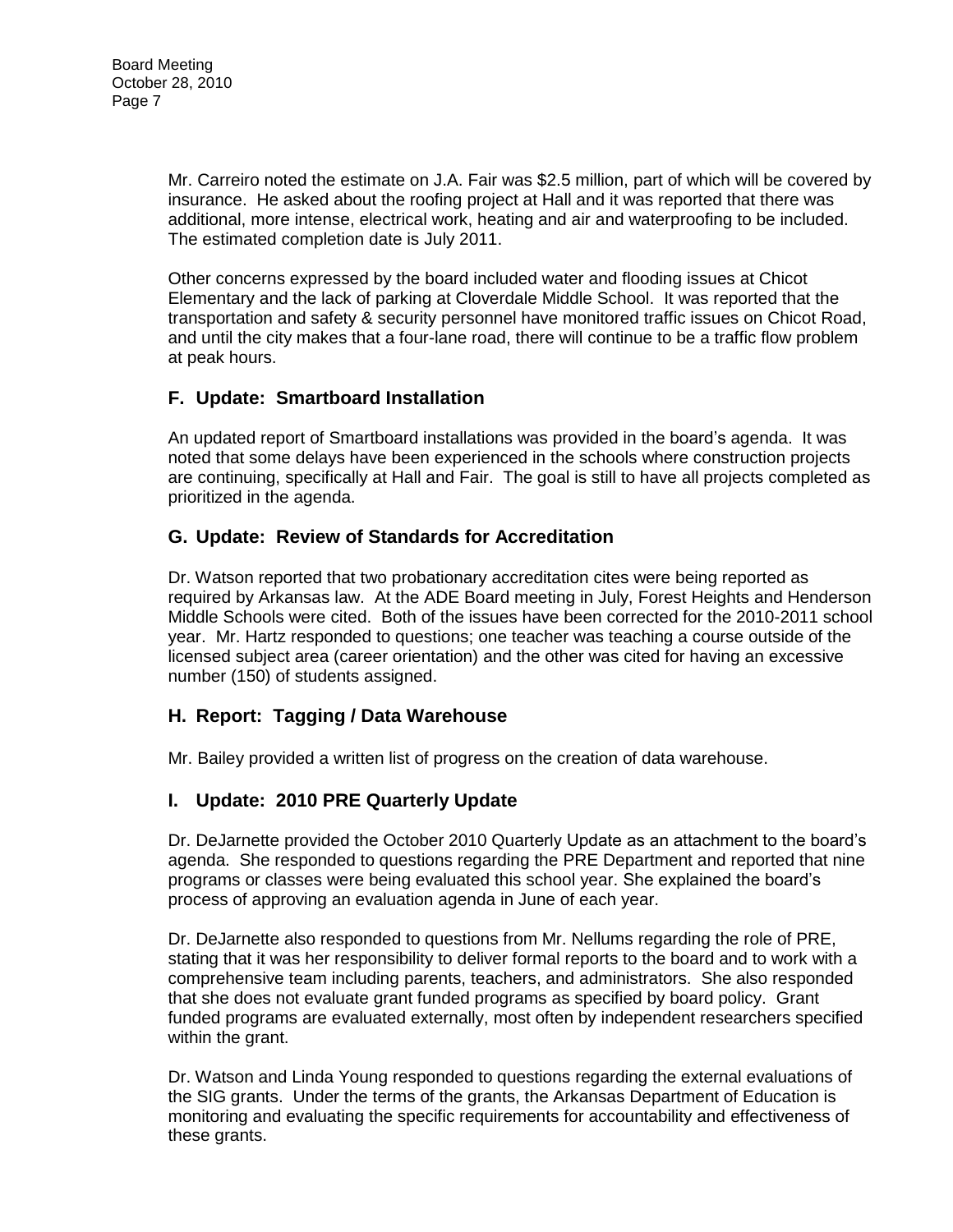Chris Heller responded to one of the questions regarding program evaluation, noting that the decision in the Lakeview case requires the evaluation of the effectiveness of programs.

Dr. Watson reported that the budget codes on the SIG grants had just been set up and that the expenditures to date had been in the range of  $2\% - 3\%$  in start up costs. Mr. Bailey responded stating that he would provide updates as the funds were allocated.

Mr. Nellums asked that there be more cooperation between PRE in the evaluation of programs and grants. Dr. Watson replied that she has asked PRE to be involved with the evaluation discussions as grants are written.

## **J. Update: 2010-2011 October Student Enrollment Report**

The 2010-11 October enrollment report was attached to the board's agenda. Dr. Watson reported that total enrollment was down approximately 156 students overall from the same time last year. She also reported that she would check Pre-K enrollment compared to previous year enrollment. It was assumed that the ten-day decrease in enrollment was due to the opening of new charter schools within the LRSD.

## **K. Internal Auditors Report**

Mr. Becker's report was provided as part of the board's agenda.

# **IV. APPROVAL OF ROUTINE MATTERS**

## **A. Election of Officers**

Mr. Armstrong opened the floor for nominations for the office of board secretary. Ms. Fox nominated Mr. Nellums. There were no other nominations, and Mr. Carreiro made a motion to close the nominations and to elect Mr. Nellums by acclamation. Mr. Adams seconded the motion and it **carried unanimously**.

Mr. Armstrong opened the floor for nominations for the office of vice president. Ms. Fox nominated Mr. Carreiro. There were no other nominations, and Mr. Nellums moved to close the nominations and to elect Mr. Carreiro by acclamation. Ms. Fox seconded the motion and it **carried unanimously**.

Mr. Armstrong opened the floor for nominations for the office of president. Mr. Nellums nominated Ms. Fox. There were no other nominations, and Mr. Carreiro moved to close the nominations and to elect Ms. Fox by acclamation. Mr. Adams seconded the motion and it **carried 5-2**, with Ms. Curry and Dr. Mitchell voting no.

Ms. Fox accepted the gavel and thanked Mr. Armstrong for his service as board president. In recognition of his year as board president, Mr. Armstrong was presented with a gavel inscribed with his dates of service.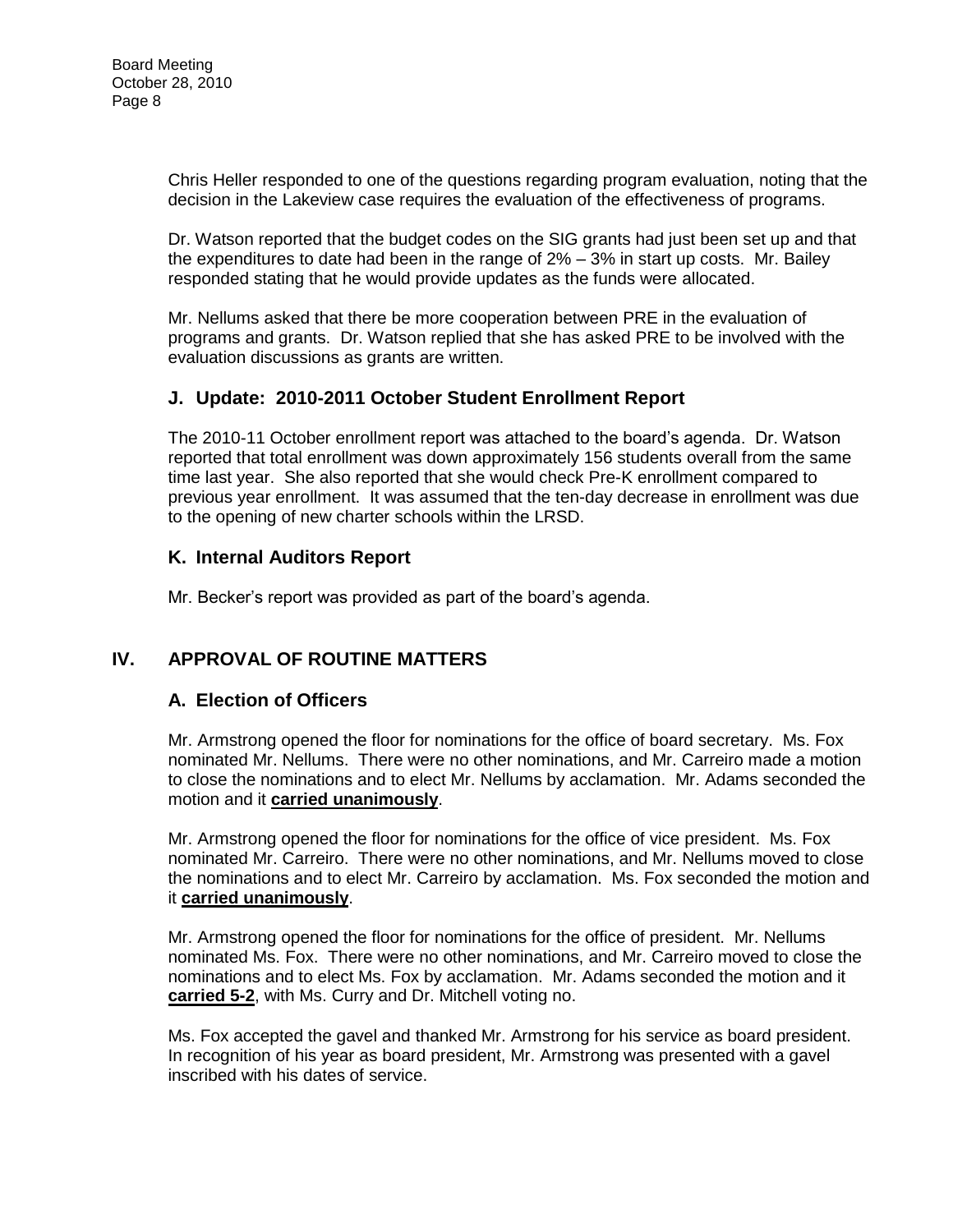## **B. Board Disbursing Officers**

Arkansas Code 6-13-618 requires the Board to designate one member to serve as the primary disbursing officer and one member to serve as the alternate disbursing officer. These disbursing officers are most often the president and vice president of the board, and a resolution supporting that designation was submitted for the board's approval. Ms. Curry made a motion to approve the resolution appointing the board disbursing officers. Mr. Armstrong seconded the motion and it **carried unanimously**.

## **C. Minutes**

Minutes from the regular board meeting held on September 23, 2010 were presented for review and approval. Mr. Armstrong made a motion to approve the minutes as submitted. Ms. Curry seconded the motion and it **carried 6-1** with Mr. Nellums casting the no vote.

## **V. ADMINISTRATION**

## **A. Assurances for ACSIP Submission**

Dr. Watson reported that the district's ACSIP plan had been submitted electronically just that afternoon. In response to questions regarding the assurances, Mr. Glasgow reported that the list of assurances is received at the end of the submission, and the superintendent is required to sign and submit these assurances to the state. He also reported that there were no major changes over the previous year's assurances, and that if changes were made to the components of the plan, the state would accept amendments as necessary.

The administration requested board approval of the assurances. Mr. Armstrong moved to table action until a special meeting in November. Mr. Carreiro seconded the motion to table, and it **carried unanimously**.

## **B. School Improvement Specialist Position**

Under the Arkansas Smart Accountability requirements, schools in Whole School Intensive Improvement Year 4 – 5 or higher, are required to hire a school improvement specialist to assist the principal in school improvement strategies, or to replace the principal if that principal has been there during the entire  $4 - 5$  year school improvement designation.

The administration, recognizing that Pulaski Heights Middle School and Central High School are both in need of school improvement support, recommended an addition of one school improvement specialist to serve these two schools. Dr. Mitchell moved to approve the recommendation and Mr. Nellums seconded the motion.

Mr. Carreiro explained that he couldn't support the recommendation because he wasn't sure that school improvement specialists were required or necessary. He noted that in some of the schools where a school improvement specialist was assigned, they were not required under the Smart Accountability guidelines. He suggested moving them into Central and Pulaski Heights to prevent adding another position.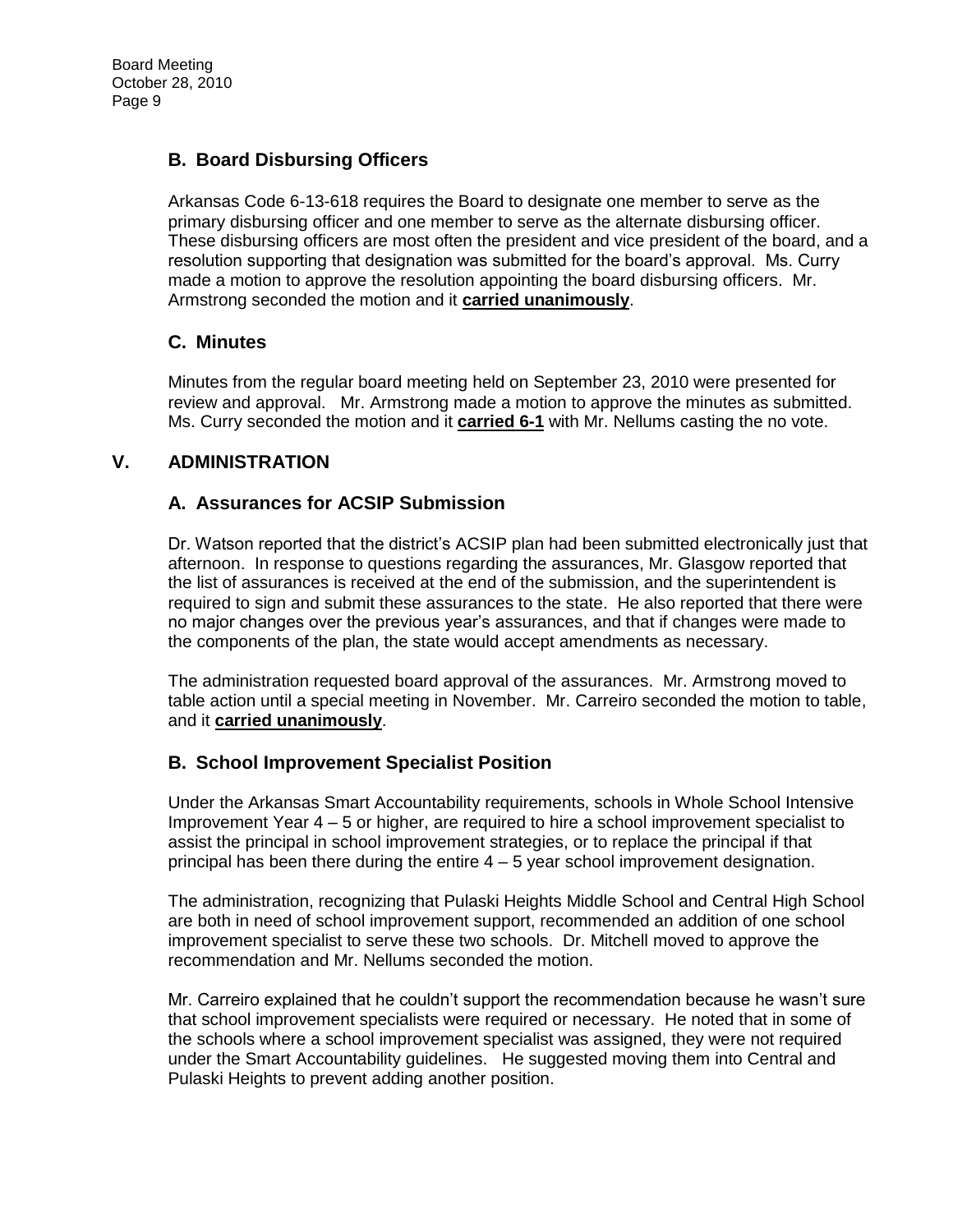Ms. Fox also spoke in opposition to the motion. She discussed the requirements listed on the ADE school improvement website and stated her interpretation that the schools which had implemented an intervention program did not have to also have a specialist.

Dr. Watson responded to expressed concerns and said that she had been assured by the state that the school improvement specialists were required as an intervention for school improvement. She promised to discuss this topic again with the ADE, and Mr. Nellums suggested that she request a response in writing.

After discussion, the motion to hire a school improvement specialist failed 3-2-1. Ms. Fox and Mr. Carreiro voted no and Mr. Armstrong abstained. Mr. Nellums was absent at the time of the vote.

## **VI. EDUCATIONAL SERVICES**

#### **A. America's Choice and Target Teach Proposals for School Improvement Services**

The superintendent recommended approval of the proposals for continuing America's Choice and Target Teach. These intervention programs have been used for professional development and improved support for classroom teacher performance. The expected costs were reported as \$1.5 million for Target Teach and \$700,000 for America's Choice. In response to questions, Dr. Watson reported that the cost of these programs are paid through Title programs, SIG grants, NSLA funding.

Dr. Mitchell moved to approve the recommendation; Ms. Curry seconded the motion. Prior to the vote the board expressed concerns and asked for documentation on the evaluation of the programs. Mr. Nellums asked for PRE to involve an external evaluator in the review.

Dr. Watson and Dr. DeJarnette responded to questions, and it was noted that the board had approved the evaluation of Target Teach and America's Choice. The review is currently in progress through the PRE department. External evaluators from the University of Memphis had been previously involved in the review.

Mr. Carreiro expressed concerns that the same remediation strategies weren't being implemented across the board. He also questioned how these two programs are utilized in the schools and whether the professional growth strategies are included in the performance evaluation of the teachers.

Principal Darian Smith was invited to present information regarding Target Teach and how it had been of benefit to the students and staff at Mabelvale Elementary School. He provided a packet of information and explained that the Target Teach strategies were built into the curriculum maps so that it is implemented in some manner in elementary schools across the district. Dr. Watson agreed and assured the board that as the teachers are trained the district's coaches will continue to model and implement classroom strategies.

Leon Adams also noted that as additional tagging is done, there will be more and better data for the evaluation of program effectiveness and success.

The motion **carried 6-1**, with Mr. Nellums casting the no vote.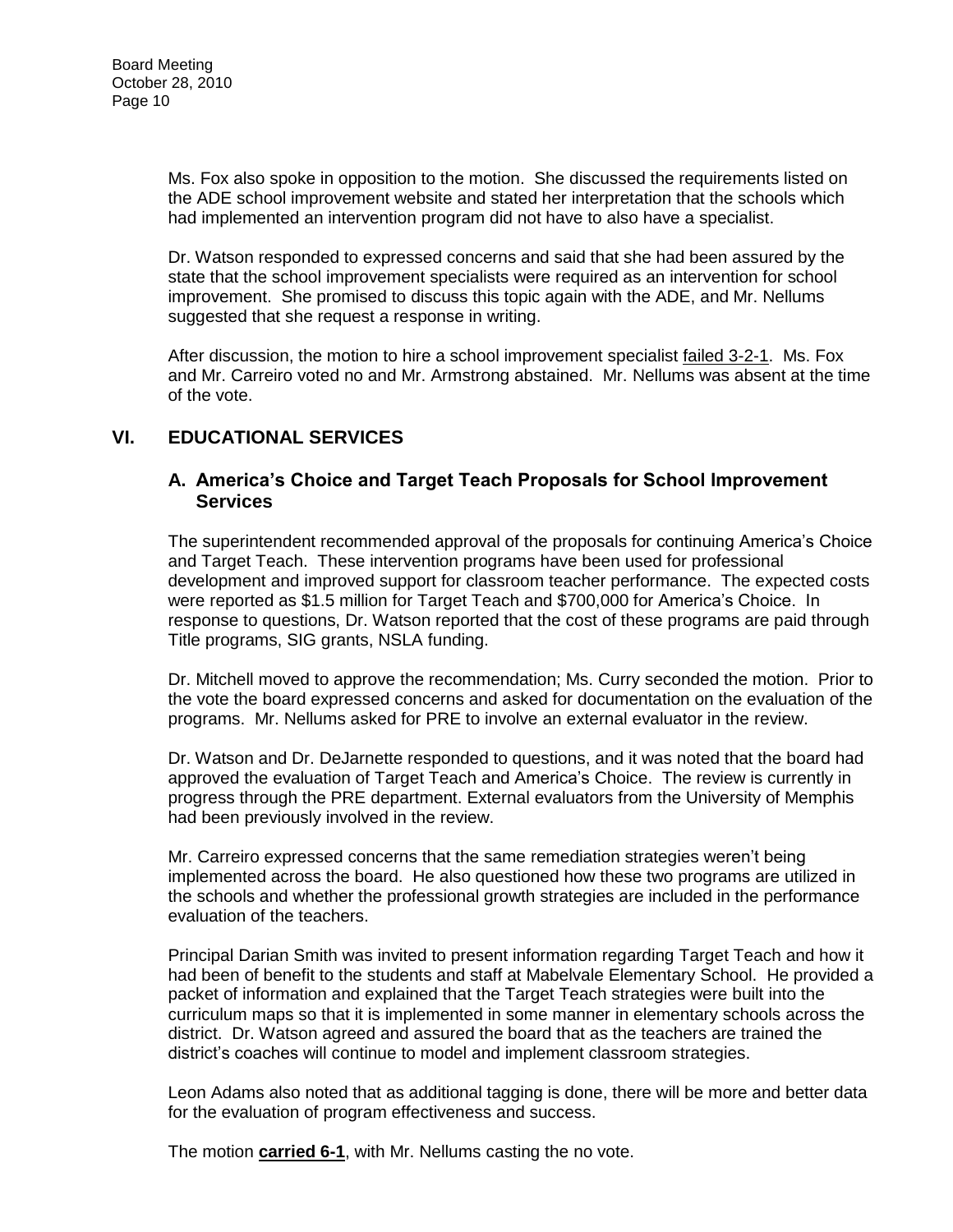## **VII. HUMAN RESOURCES**

## **A. Personnel Changes**

Routine general personnel changes were printed in the board's agenda. Mr. Carreiro made a motion to approve; Mr. Nellums seconded the motion and it carried unanimously.

In addition, the superintendent recommended the appointment of two administrative positions:

- *Barbara Griggs* was recommended for the position of assistant principal at Washington Elementary School. Dr. Mitchell made a motion to approve the recommendation; Ms. Curry seconded the motion, and it **carried unanimously**.
- **Sherkeyer Jackson** was recommended for the position of coordinator of the Woodruff Early Childhood Center. Dr. Mitchell moved to approve the recommendation; Ms. Curry seconded the motion, and it **carried unanimously**.

## **VIII. FINANCE & SUPPORT SERVICES**

## **A. Purchase of Buses**

The administration recommended the purchase of eight buses to replace the 1996 models currently used in the special needs transportation department. The district has an established 10-year cycle for bus replacement and this recommendation is based on that cycle. Dr. Mitchell made a motion to approve the purchase and financing of eight special needs transportation buses. Ms. Curry seconded the motion and it **carried unanimously**.

## **B. Data Quality Coordinator Position**

Kelsey Bailey asked for approval to hire a data quality coordinator in the information services department. This person would provide data management and accountability, reporting directly to the Director of Information Services. A copy of the vacancy document was provided for the board's review and consideration. Mr. Bailey responded to questions, noting that this was not an additional FTE, but a new description of duties for a vacant position. Dr. Mitchell moved to approve the position; Mr. Carreiro seconded the motion. It **carried unanimously**.

## **C. Budget Update**

Mr. Bailey provided a brief update, noting that updates were being made to the budget reports to reflect the new enrollment figures. ADE information received the day of the meeting reflected that Arkansas was one of the few places in the nation where teaching positions had not been eliminated due to the economy.

## **D. Monthly Financial Reports**

The monthly financial reports were provided as part of the board's agenda.